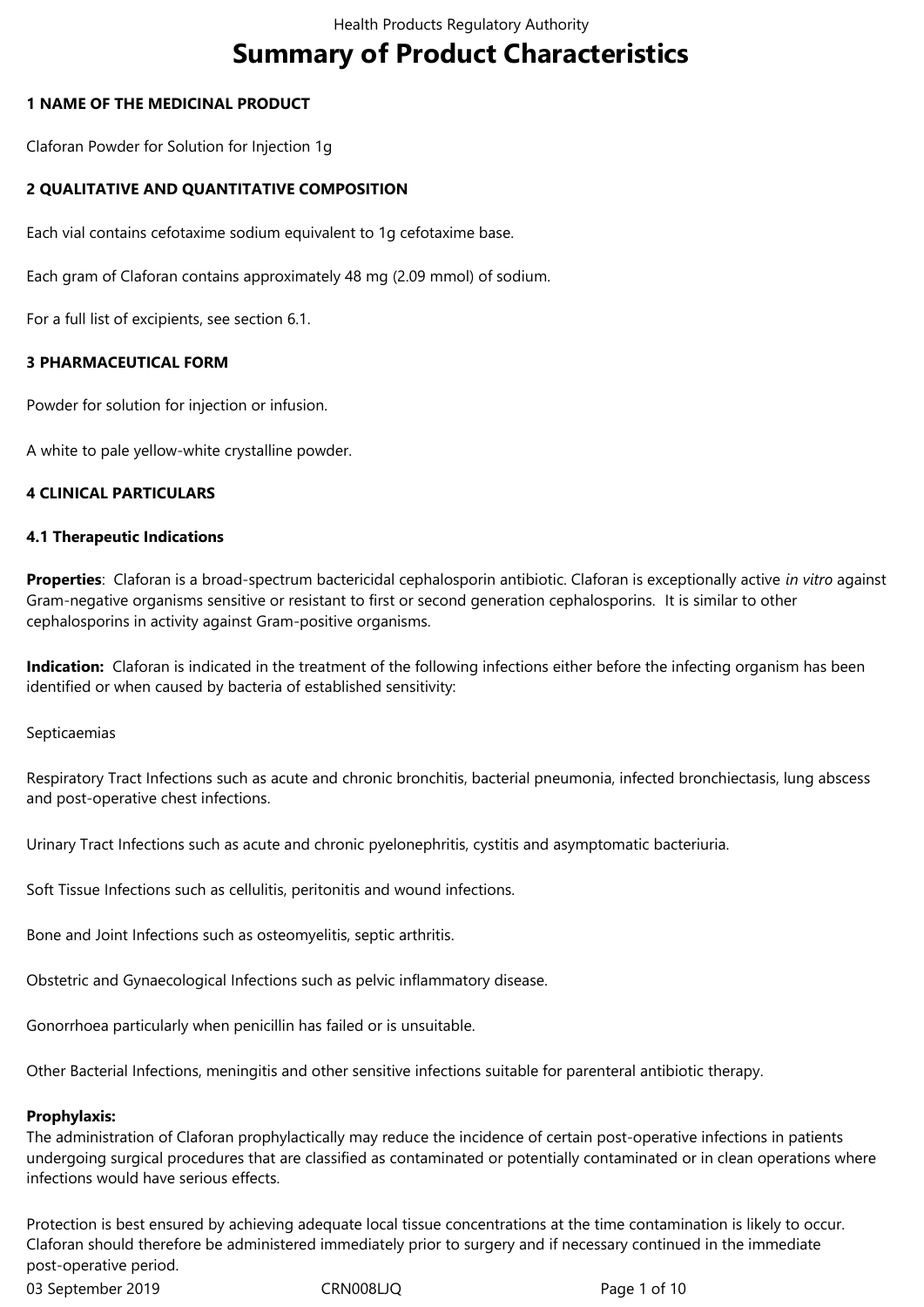Administration should usually be stopped within 24 hours since continuing use of any antibiotic in the majority of surgical procedures does not reduce the incidence of subsequent infection.

Claforan may also be used prophylactically along with orally administered non-absorbable antibiotics to reduce the incidence of infection among selected patients undergoing intensive therapy, whose duration of stay in Intensive Care Unit is anticipated to exceed 48 hours.

# **Bacteriology:**

The following organisms have shown in vitro sensitivity to Claforan.

# **Gram Positive**

Staphylococci, including coagulase-positive, coagulase-negative and penicillinase producing strains.

Beta-haemolytic and other streptococci such as Streptococcus mitis (viridans) (many strains of enterococci, e.g. Streptococcus faecalis, are relatively resistant).

Streptococcus (Diplococcus) pneumonia.

Clostridium spp.

Gram Negative

Escherichia coli. Haemophilius influenzae including ampicillin resistant strains. Klebsiella spp. Proteus spp. (both indole positive and indole negative). Enterobacter spp. Neisseria spp. (including B-lactamase producing strains of N.gonorrhoea). Salmonella spp. (including Sal. Typhi). Shigella spp. Providencia spp. Serratia spp. Citrobacter spp.

Claforan has frequently exhibited useful *in vitro* activity against Pseudomonas and Bacteroides species although some strains of Bacteroides fragilis are resistant.

There is *in vitro* evidence of synergy between Claforan and aminoglycoside antibiotics such as gentamicin against some species of Gram-Negative bacteria including some strains of Pseudomonas. No *in vitro* antagonism has been noted. In severe infections cause by Pseudomonas spp. the addition of an aminoglycoside antibiotic may be indicated.

## **4.2 Posology and method of administration**

## DOSAGE:

Claforan may be administered intravenously or by slow injection or infusion or intramuscularly. The dosage, route and frequency of administration should be determined by the severity of infection, the sensitivity of causative organism and condition of the patient. Therapy may be initiated before the results of sensitivity tests are known.

*Adults:* The recommended dosage for mild to moderate infections is 1g 12 hourly. However, dosage may be varied according to the severity of the infection, sensitivity of causative organisms and condition of the patient. Therapy may be initiated before the results of sensitivity tests are known.

In severe infections dosage may be increased up to 12g daily given in 3 or 4 divided doses. For infections caused by sensitive Psuedomonas spp. daily doses of greater than 6 g will usually be required.

03 September 2019 CRN008LJQ Page 2 of 10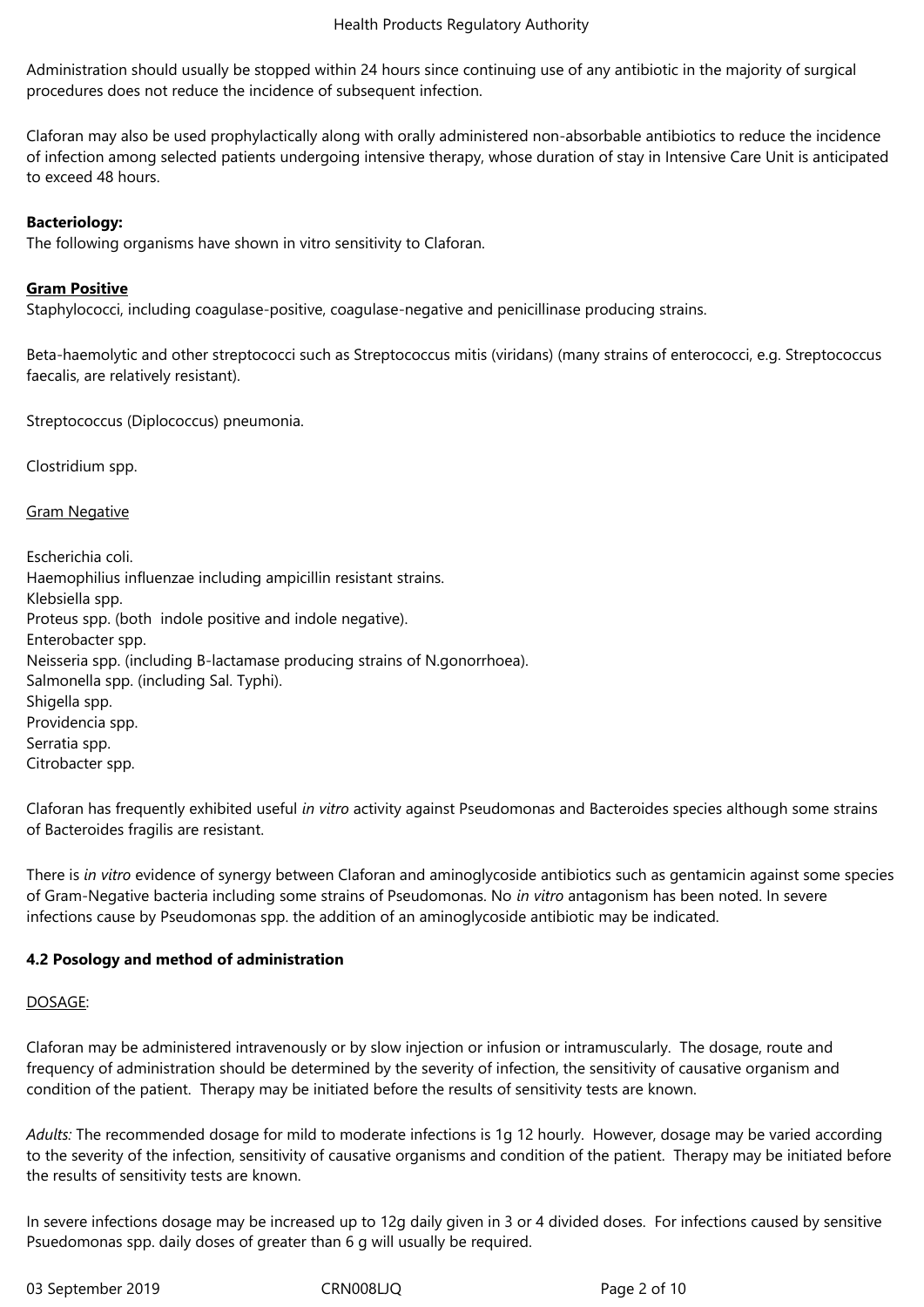Dosage in Gonorrhea: A single injection of 1g may be administered intramuscularly or intravenously.

*Children:* The usual dosage range is 100-150mg/kg/day in 2 to 4 divided doses. However, in very severe infections doses of up to 200mg/kg/day may be required.

*Neonates:* The recommended dosage is 50mg/kg/day in 2 to 4 divided doses. In severe infections 150-200mg/kg/day, in divided doses, have been given.

## Dosage in Renal Impairment:

In patients with a creatinine clearance less than 10 ml/minute, after an initial normal dose, the maintenance doses have to be reduced to one half of the normal dose, without change of the dose interval.

In haemodialysed patients: 1 to 2 g daily, depending on the severity of the infection; on the day of haemodialysis, cefotaxime must be administered after the dialysis session.

In patients undergoing peritoneal dialysis: 1 to 2 g daily, depending on the severity of the infection; cefotaxime is not removed by peritoneal dialysis.

## ADMINISTRATION:

## Intravenous and Intramuscular administration:

# *Intravenous administration (Injection or infusion):*

Reconstitute Claforan with Water for Injection as given in the Dilution Table. Shake well until dissolved and then withdraw the entire contents of the vial into the syringe and use immediately.

# *Dilution Table:*

|                   | Vial Size   Diluent to be added |
|-------------------|---------------------------------|
| 500 <sub>mg</sub> | 2ml                             |
|                   | 4ml                             |

Claforan may be administered by intravenous infusion. 1-2g are dissolved in 40-100ml of Water for Injection or in the infusion fluids listed under "Pharmaceutical Particulars" in Section 6.6 Instructions for use/handling. The prepared infusion may be administered over 20-60 minutes. To produce an infusion using vials with an infusion connector, remove the safety cap and directly connect the infusion bag. The needle in the closure will automatically pierce the vial stopper. Pressing the infusion bag will transfer solvent into the vial. Reconstitute by shaking the vial and finally, transfer the reconstituted solution back to the infusion bag ready for use

For intermittent I.V. injections, the solution must be injected over a period of 3 to 5 minutes. During post-marketing surveillance, potentially life-threatening arrhythmia has been reported in a very few patients who received rapid intravenous administration of cefotaxime through a central venous catheter.

Cefotaxime and aminoglycosides should not be mixed in the same syringe or infusion fluid.

## *Intramuscular administration:*

In case of intramuscular administration, reconstitute Claforan with Water for Injection or 1% lidocaine solution as per the Dilution Table above. When using lidocaine solution as diluent, intravascular injection must be strictly avoided.

| Intramuscular administration      |                                       |                                                        |
|-----------------------------------|---------------------------------------|--------------------------------------------------------|
|                                   | Volume of diluent   Nature of diluent |                                                        |
| Cefotaxime 0.50q<br>Cefotaxime 1q | 2 ml<br>4 ml                          | {water for injection<br>{or<br>{1 % lidocaine solution |

03 September 2019 CRN008LJQ Page 3 of 10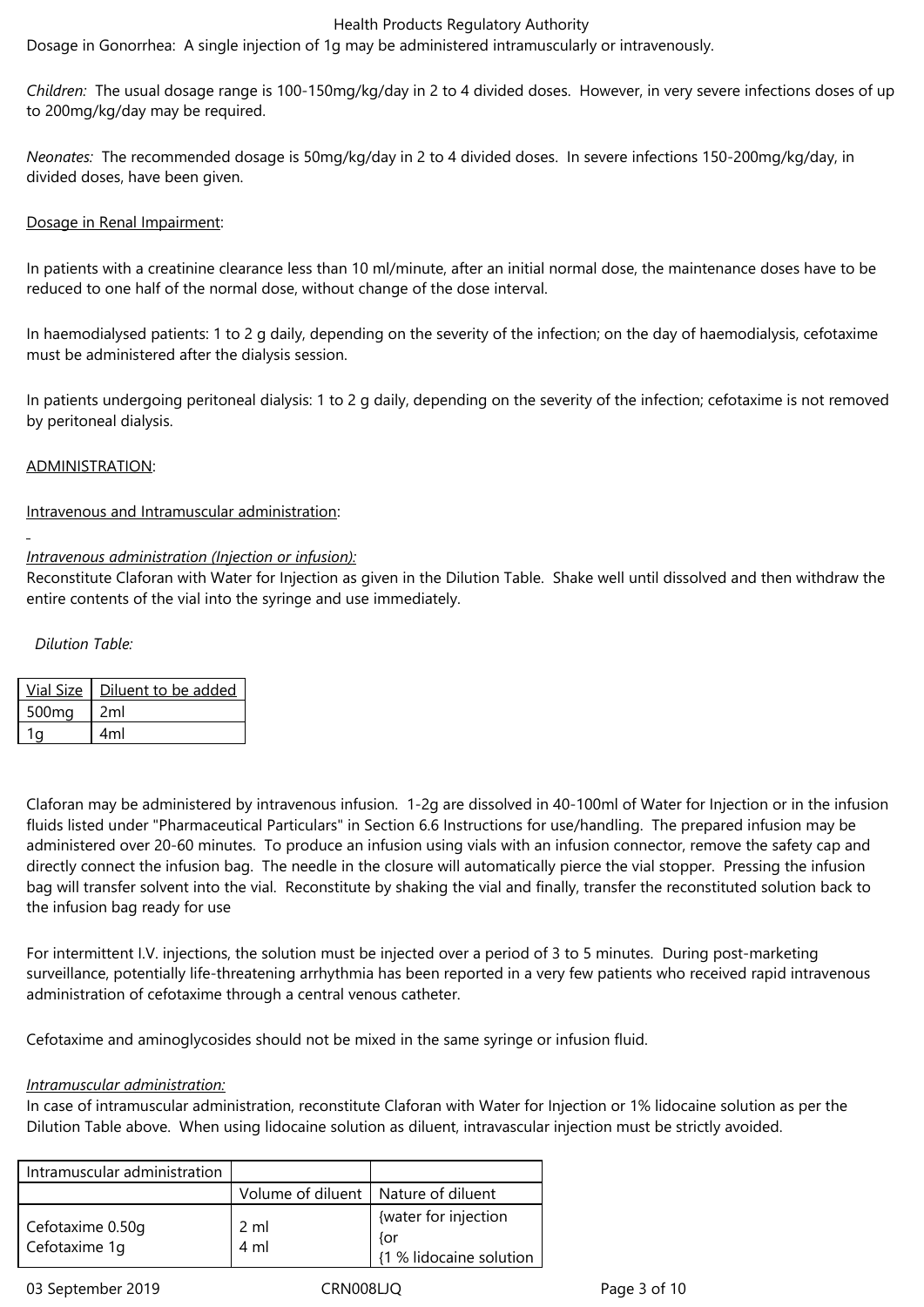# **4.3 Contraindications**

Hypersensitivity to cephalosporins

In patients with a history of hypersensitivity to Cefotaxime and/or to any component of Claforan Powder for Solution for Injection 1g

Allergic cross reactions can exist between penicillins and cephalosporins (see section 4.4 Special Warnings and Precautions for Use)

Claforan reconstituted with lidocaine is contraindicated in patients with: Known history of hypersensitivity to lidocaine or other local anesthetics of the amide type Non-paced heart block Severe heart failure Administration by the intravenous route Infants aged less than 30 months of age

# **4.4 Special warnings and precautions for use**

As with other antibiotics, the use of cefotaxime, especially if prolonged, may result in overgrowth of non-susceptible organisms. Repeated evaluation of the patient's condition is essential. If superinfection occurs during therapy, appropriate measures should be taken (see Section 4.8).

● Anaphylactic reactions

Serious, including fatal hypersensitivity reactions have been reported in patients receiving cefotaxime (see sections 4.3 and 4.8).

If a hypersensitivity reaction occurs, treatment must be stopped.

The use of cefotaxime is strictly contra-indicated in subjects with a previous history of immediate type hypersensitivity to cephalosporins.

Since cross allergy exists between penicillins and cephalosporins, use of the latter should be undertaken with extreme caution in penicillin sensitive subjects. Hypersensitivity reactions (anaphylaxis) occurring with these two antibiotic families may be serious or even fatal.

● Serious bullous reactions

Cases of serious bullous skin reactions like Stevens-Johnson syndrome or toxic epidermal necrolysis have been reported with cefotaxime (see section 4.8). Patients should be advised to contact their doctor immediately prior to continuing treatment if skin and/or mucosal reactions occur.

*● Clostridium difficile* associated disease (e.g. pseudomembranous colitis)

Diarrhea, particularly if severe and/or persistent, occurring during treatment or in the initial weeks following treatment, may be symptomatic of *Clostridium difficile* associated disease (CDAD). CDAD may range in severity from mild to life threatening, the most severe form of which is pseudo-membranous colitis.

The diagnosis of this rare but possibly fatal condition can be confirmed by endoscopy and/or histology. It is important to consider this diagnosis in patients who present with diarrhoea during or subsequent to the administration of cefotaxime.

If a diagnosis of pseudomembranous colitis is suspected, cefotaxime should be stopped immediately and appropriate specific antibiotic therapy should be started without delay. *Clostridium difficile* associated disease can be favoured by faecal stasis. Medicinal products that inhibit peristalsis should not be given.

● Blood disorders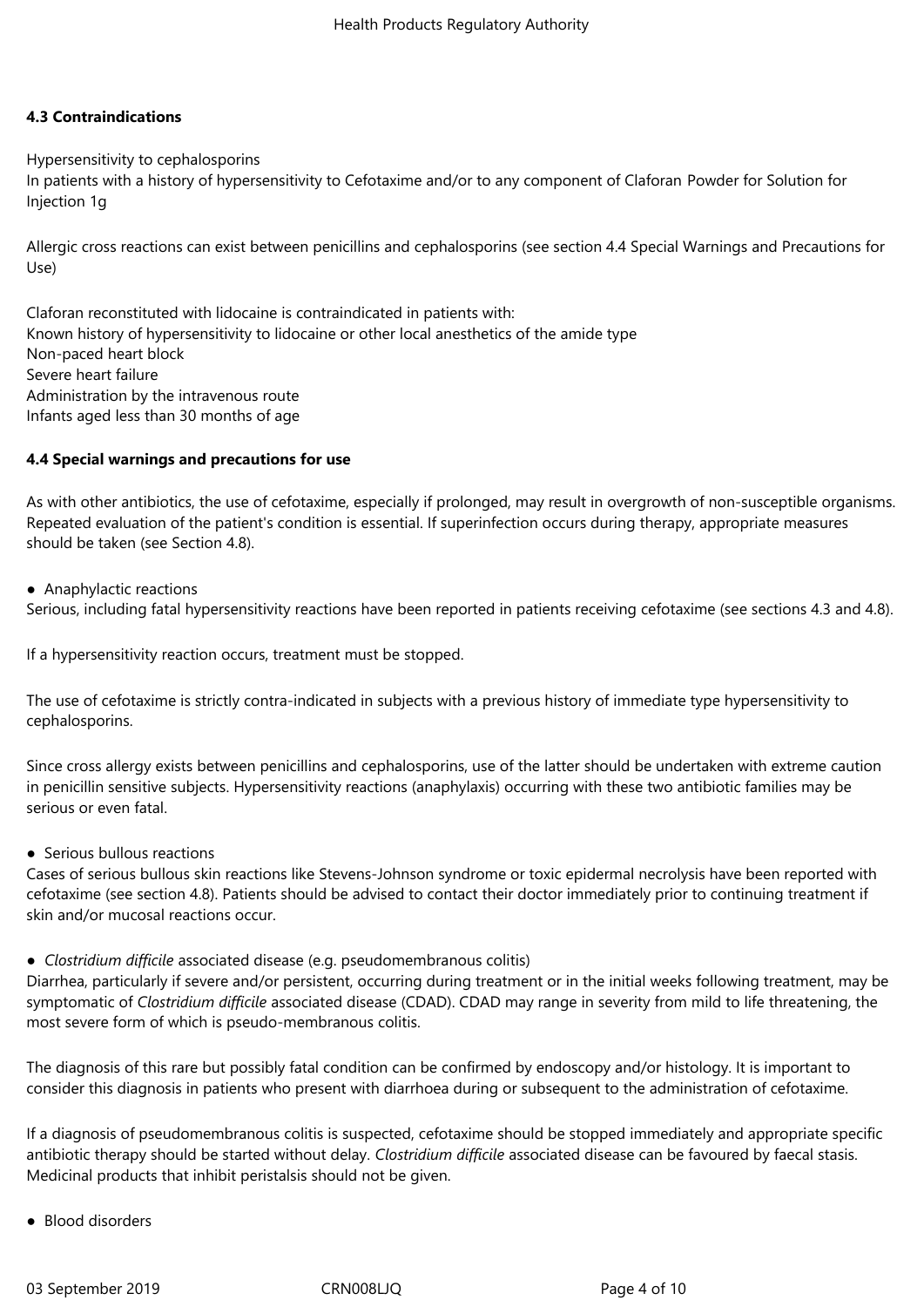Leukopenia, neutropenia and, more rarely, bone marrow failure, pancytopenia or agranulocytosis may develop during treatment with cefotaxime. For treatment courses lasting longer than 7-10 days, the blood white cell count should be monitored and treatment stopped in the event of neutropenia.

Some cases of eosinophilia and thrombocytopenia, rapidly reversible on stopping treatment, have been reported. Cases of haemolytic anemia have also been reported. (see section 4.8)

• Patients with renal insufficiency

The dosage should be modified according to the creatinine clearance calculated.

Caution should be exercised if cefotaxime is administered together with aminoglycosides or other nephrotoxic drugs (see section 4.5). Renal function must be monitored in these patients, the elderly, and those with pre-existing renal impairment.

## Encephalopathy

Beta-lactams, including cefotaxime, predispose the patient to encephalopathy risk (which may include convulsions, confusion, impairment of consciousness, movement disorders), particularly in case of overdose or renal impairment (see section 4.8).

Patients should be advised to contact their doctor immediately prior to continuing treatment if such reactions occur.

● Precautions for administration

During post-marketing surveillance, potentially life-threatening arrhythmia has been reported in a very few patients who received rapid intravenous administration of cefotaxime through a central venous catheter. The recommended time for injection or infusion should be followed (see section 4.2).

See section 4.3 for contraindications for Claforan when reconstituted with lidocaine.

● Effects on Laboratory Tests

As with other cephalosporins a positive Coombs' test has been found in some patients treated with cefotaxime. This phenomenon can interfere with the cross-matching of blood. Urinary glucose testing with non-specific reducing agents may yield false-positive results. This phenomenon is not seen when a glucose-oxydase specific method is used.

● Sodium intake

The sodium content of cefotaxime sodium (48.2 mg/g) should be taken into account.

# **4.5 Interaction with other medicinal products and other forms of interactions**

Probenecid interferes with the renal tubular transfer of cephalosporins, thereby delaying their excretion and increasing their plasma concentrations.

As with other cephalosporins, cefotaxime may potentiate the nephrotoxic effects of nephrotoxic drugs such as aminoglycosides or potent diuretics (e.g. furosemide). Renal function must be monitored (see section 4.4).

## **4.6 Fertility, pregnancy and lactation**

Pregnancy:

The safety of cefotaxime has not been established in human pregnancy. Animal studies do not indicate direct or indirect harmful effects with respect to reproductive toxicity.

There are, however, no adequate and well controlled studies in pregnant women. Cefotaxime crosses the placental barrier. Therefore, cefotaxime should not be used during pregnancy unless the anticipated benefit outweighs any potential risks.

## Lactation:

## Cefotaxime passes into human breast milk.

Effects on the physiological intestinal flora of the breast-fed infant leading to diarrhoea, colonization by yeast-like fungi, and sensitisation of the infant cannot be excluded. Therefore, a decision must be made whether to discontinue breast-feeding or to discontinue therapy taking into account the benefit of breast-feeding for the child and the benefit of therapy for the woman.

# **4.7 Effects on ability to drive and use machines**

03 September 2019 CRN008LJQ Page 5 of 10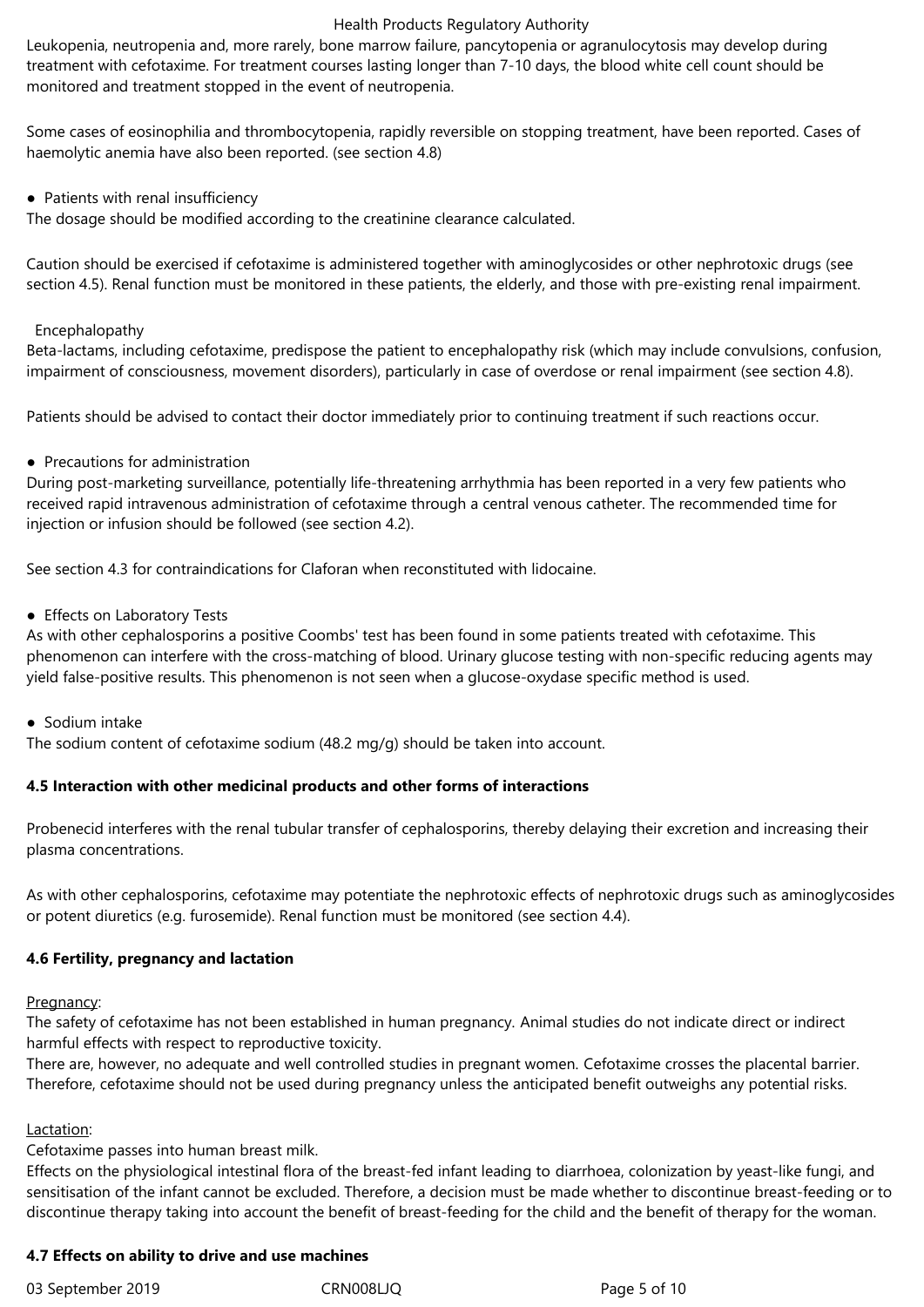In the case of adverse reactions such as dizziness or encephalopathy (which may include convulsions, confusion, impairment of consciousness, movement disorders) the patient should not operate machines or drive a vehicle. High doses of cefotaxime, particularly in patients with renal insufficiency, may cause encephalopathy (e.g. impairment of consciousness, abnormal movements and convulsions) (see section 4.8). Patients should be advised not to drive or operate machinery if any such symptoms occur.

# **4.8 Undesirable effects**

| System organ<br>class                             | <b>Very</b><br>Common<br>(21/10) | <b>Common</b><br>(21/100)<br>to $<1/10$ ) | <b>Uncommon</b><br>$(≥1/1,000$ to<br>$<$ 1/100)                                                                          | Rare<br>(≥1/10,000<br>to<br>$<$ 1/1,000) | <b>Very rare</b><br>(< 1/10,000) | <b>Not known</b><br>(cannot be<br>estimated from<br>available data)*                                                                                          |
|---------------------------------------------------|----------------------------------|-------------------------------------------|--------------------------------------------------------------------------------------------------------------------------|------------------------------------------|----------------------------------|---------------------------------------------------------------------------------------------------------------------------------------------------------------|
| Infections and<br>infestations                    |                                  |                                           |                                                                                                                          |                                          |                                  | Superinfection (see<br>section 4.9)                                                                                                                           |
| Blood and the<br>lymphatic<br>system<br>disorders |                                  |                                           | Leukopenia<br>Eosinophilia<br>Thrombocytopenia                                                                           |                                          |                                  | Bone marrow failure<br>Pancytopenia<br>Neutropenia<br>Agranulocytosis<br>(see section 4.4)<br>Haemolytic<br>anaemia                                           |
| Immune<br>system<br>disorders                     |                                  |                                           | Jarisch-<br>Herxheimer<br>reaction                                                                                       |                                          |                                  | Anaphylactic<br>reactions<br>Angioedema<br>Bronchospasm<br>Anaphylactic shock                                                                                 |
| Nervous<br>system<br>disorders                    |                                  |                                           | Convulsions (see<br>section 4.4)                                                                                         |                                          |                                  | Headache<br><b>Dizziness</b><br>Encephalopathy* (see<br>section 4.4)                                                                                          |
| Cardiac<br>disorders                              |                                  |                                           |                                                                                                                          |                                          |                                  | Arrhythmia<br>following rapid bolus<br>infusion through central<br>venous catheter                                                                            |
| Gastrointestinal<br>disorders                     |                                  |                                           | Diarrhea                                                                                                                 |                                          |                                  | Nausea<br>Vomiting<br>Abdominal pain<br>Pseudomembranous colitis<br>(see<br>section 4.4)                                                                      |
| Hepato-bilary<br>disorders                        |                                  |                                           | Increase in liver<br>enzymes<br>(ALAT, ASAT,<br>LDH, gamma-<br>GT and/or<br>alkaline<br>phosphatase)<br>and/or bilirubin |                                          |                                  | Hepatitis**<br>(sometimes with<br>jaundice)                                                                                                                   |
| Skin and<br>subcutaneous<br>tissue<br>disorders   |                                  |                                           | Rash<br>Pruritus<br>Urticaria                                                                                            |                                          |                                  | Erythema multiforme<br>Stevens-Johnson syndrome<br>Toxic epidermal necrolysis<br>(see section 4.4)<br>Acute generalised<br>exanthematous pustulosis<br>(AGEP) |
| Renal and                                         |                                  |                                           | Decrease in renal                                                                                                        |                                          |                                  | Acute renal failure (See                                                                                                                                      |

03 September 2019 CRN008LJQ Page 6 of 10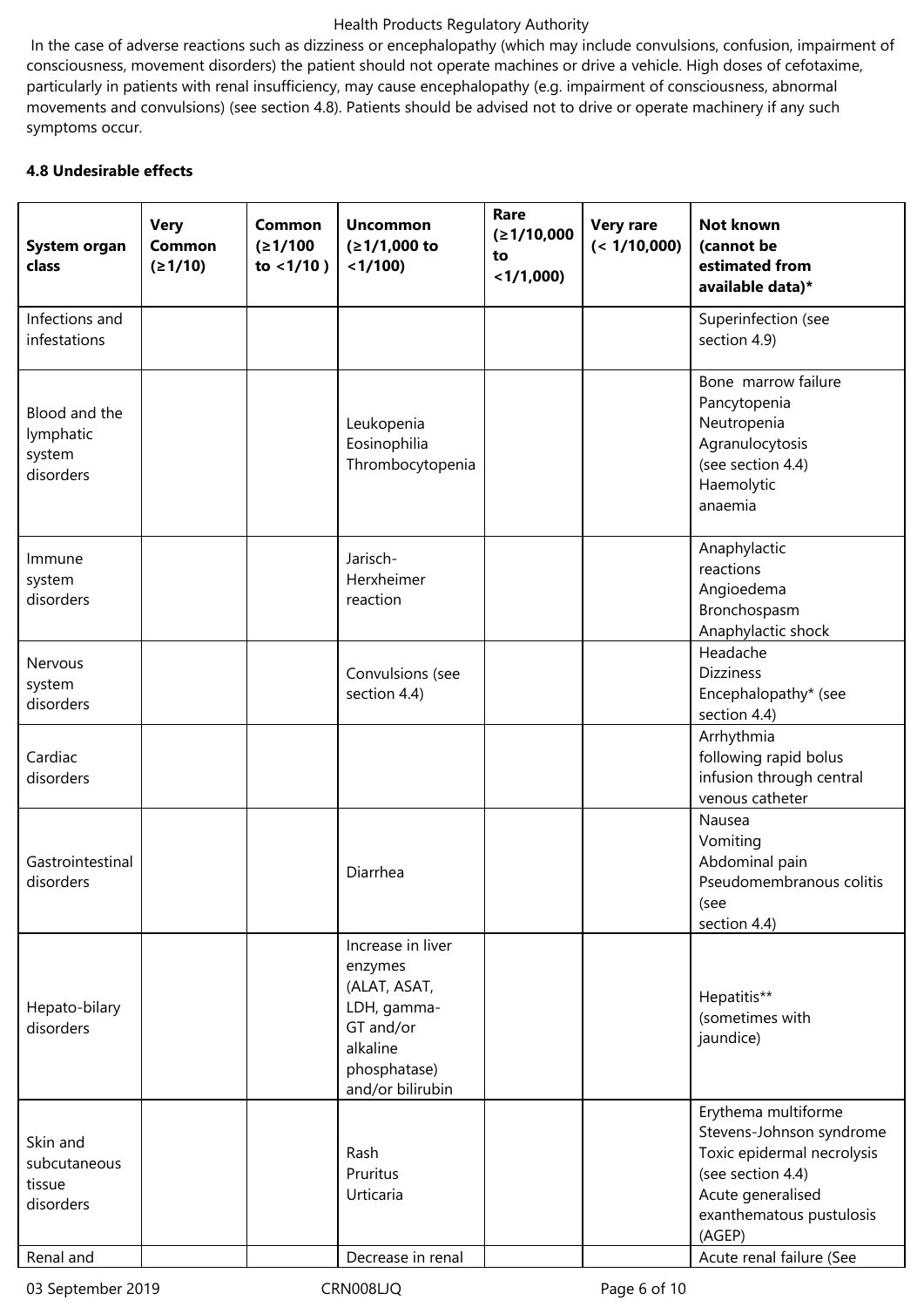| Urinary<br>disorders                                          |                                                          |                                  | function/increase<br>of creatinine<br>(particularly when<br>coprescribed with<br>aminoglycosides) | Section 4.4) Interstititial<br>nephritis                                                                          |
|---------------------------------------------------------------|----------------------------------------------------------|----------------------------------|---------------------------------------------------------------------------------------------------|-------------------------------------------------------------------------------------------------------------------|
| General<br>disorders and<br>administration<br>site conditions | For IM<br>formulations:<br>Pain at the<br>Injection site | Fever<br>including<br>phlebitis/ | Inflammatory<br>reactions at the<br>injection site,<br>thrombophlebitis                           | For IM<br>formulations (where<br>lidocaine is used for<br>re-constitution):<br>Systemic reactions<br>to lidocaine |

\* Beta-lactams, including cefotaxime, predispose the patient to encephalopathy risk (which may include convulsions, confusion, impairment of consciousness, movement disorders), particularly in case of overdose or renal impairment. \*\* postmarketing experience

# **Jarisch-Herxheimer reaction**

For the treatment of borreliosis, a Jarisch-Herxheimer reaction may develop during the first days of treatment. The occurrence of one or more of the following symptoms has been reported after several week's treatment of borreliosis: skin rash, itching, fever, leucopenia, increase in liver enzymes, difficulty of breathing, joint discomfort.

# **Hepatobiliary disorders**

Increase in liver enzymes (ALAT, ASAT, LDH, gamma-GT and/or alkaline phosphatase) and/or bilirubin have been reported. These laboratory abnormalities may rarely exceed twice the upper limit of the normal range and elicit a pattern of liver injury, usually cholestatic and most often asymptomatic.

## **Superinfection:**

As with other antibiotics, the use of cefotaxime, especially if prolonged, may result in overgrowth of non-susceptible organisms. Repeated evaluation of the patient's condition is essential. If superinfection occurs during therapy, appropriate measures should be taken.

## **For IM Formulations:**

Since the solvent contains lidocaine, systemic reactions to lidocaine may occur, especially in the event of inadvertent intravenous injection or injection into highly vascularised tissue or in the event of an overdose.

## **Reporting of suspected adverse reactions**

Reporting suspected adverse reactions after authorisation of the medicinal product is important. It allows continued monitoring of the benefit/risk balance of the medicinal product. Healthcare professionals are asked to report any suspected adverse reactions via HPRA Pharmacovigilance, Earlsfort Terrace, IRL - Dublin 2; Tel: +353 1 6764971; Fax: +353 1 6762517. Website: www.hpra.ie; e-mail: medsafety@hpra.ie.

## **4.9 Overdose**

Symptoms of overdose may largely correspond to the profile of side effects. There is a risk of encephalopathy in cases of administration of beta-lactam antibiotics including cefotaxime, particularly in case of overdose or renal impairment.

In case of overdose, cefotaxime must be discontinued, and supportive treatment initiated, which includes measures to accelerate elimination, and symptomatic treatment of adverse reactions (e.g. convulsions). No specific antidote exists. Cefotaxime may be removed by haemodialysis. Peritoneal dialysis is ineffective in removing cefotaxime.

# **5 PHARMACOLOGICAL PROPERTIES**

## **5.1 Pharmacodynamic properties**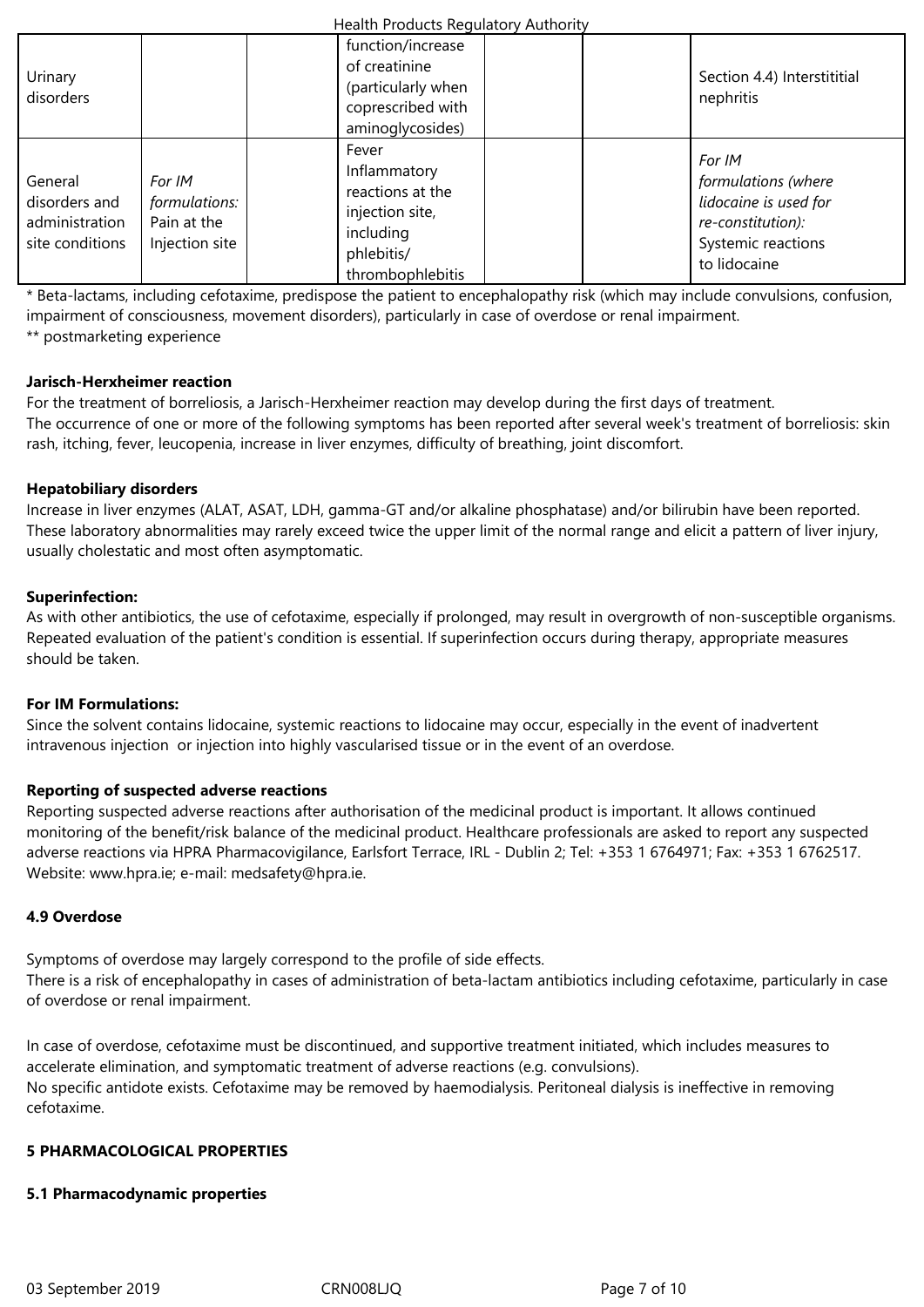Claforan is a broad spectrum bactericidal cephalosporin antibiotic. Claforan is exceptionally active *in vitro* against Gram-negative organisms sensitive or resistant to first or second generation cephalosporins. It is similar to other cephalosporins in activity against Gram-positive bacteria.

## **5.2 Pharmacokinetic properties**

Pharmacokinetics: After a 1000 mg intravenous bolus, mean peak plasma concentrations of cefotaxime usually range between 81 and 102 microg/ml. Doses of 500mg and 2000mg produce plasma concentrations of 38 and 200 microg/ml, respectively. There is no accumulation following administration of 1000mg intravenously or 500mg intramuscularly for 10 or 14 days.

The apparent volume of distribution at steady-state of cefotaxime is 21.6L/1.73m<sup>2</sup> after 1g intravenous 30 minute infusion.

Concentrations of cefotaxime (usually determined by non-selective assay) have been studied in a wide range of human body tissues and fluids. Cerebrospinal fluid concentrations are low when the meninges are not inflamed, but are between 3 and 30 microg/ml in children with meningitis.

Cefotaxime usually passes the blood-brain barrier in levels above the MIC of common sensitive pathogens when the meninges are inflamed. Concentrations (0.2-5.4 microg/ml), inhibitory for most Gram-negative bacteria, are attained in purulent sputum, bronchial secretions and pleural fluid after doses of 1 or 2g. Concentrations likely to be effective against most sensitive organisms are similarly attained in female reproductive organs, otitis media effusions, prostatic tissue, interstitial fluid, renal tissue, peritoneal fluid and gall bladder wall, after usual therapeutic doses. High concentrations of cefotaxime and desacetyl-cefotaxime are attained in bile.

Cefotaxime is partially metabolised prior to excretion. The principle metabolite is the microbiologically active product, desacetyl-cefotaxime. Most of a dose of cefotaxime is excreted in the urine about 60% as unchanged drug and a further 24% as desacetyl-cefotaxime. Plasma clearance is reported to be between 260 and 390ml/minute and renal clearance 145 to 217ml/minute.

After intravenous administration of cefotaxime to healthy adults, the elimination half-life of the parent compound is 0.9 to 1.14 hours and that of the desacetyl metabolite, about 1.3 hours.

In neonates the pharmacokinetics are influenced by gestational and chronological age, the half-life being prolonged in premature and low birth weight neonates of the same age.

In severe renal dysfunction the elimination half-life of cefotaxime itself is increased minimally to about 2.5 hours, whereas that of desacetyl-cefotaxime is increased to about 10 hours. Total urinary recovery of cefotaxime and its principal metabolite decreases with reduction in renal function.

# **5.3 Preclinical safety data**

Not applicable.

# **6 PHARMACEUTICAL PARTICULARS**

# **6.1 List of excipients**

None

# **6.2 Incompatibilities**

Prolonged use of an anti-infective may result in the development of superinfection due to organisms resistant to that anti-infective.

Aminoglycosides are incompatible with cephalosporins in parenteral mixtures.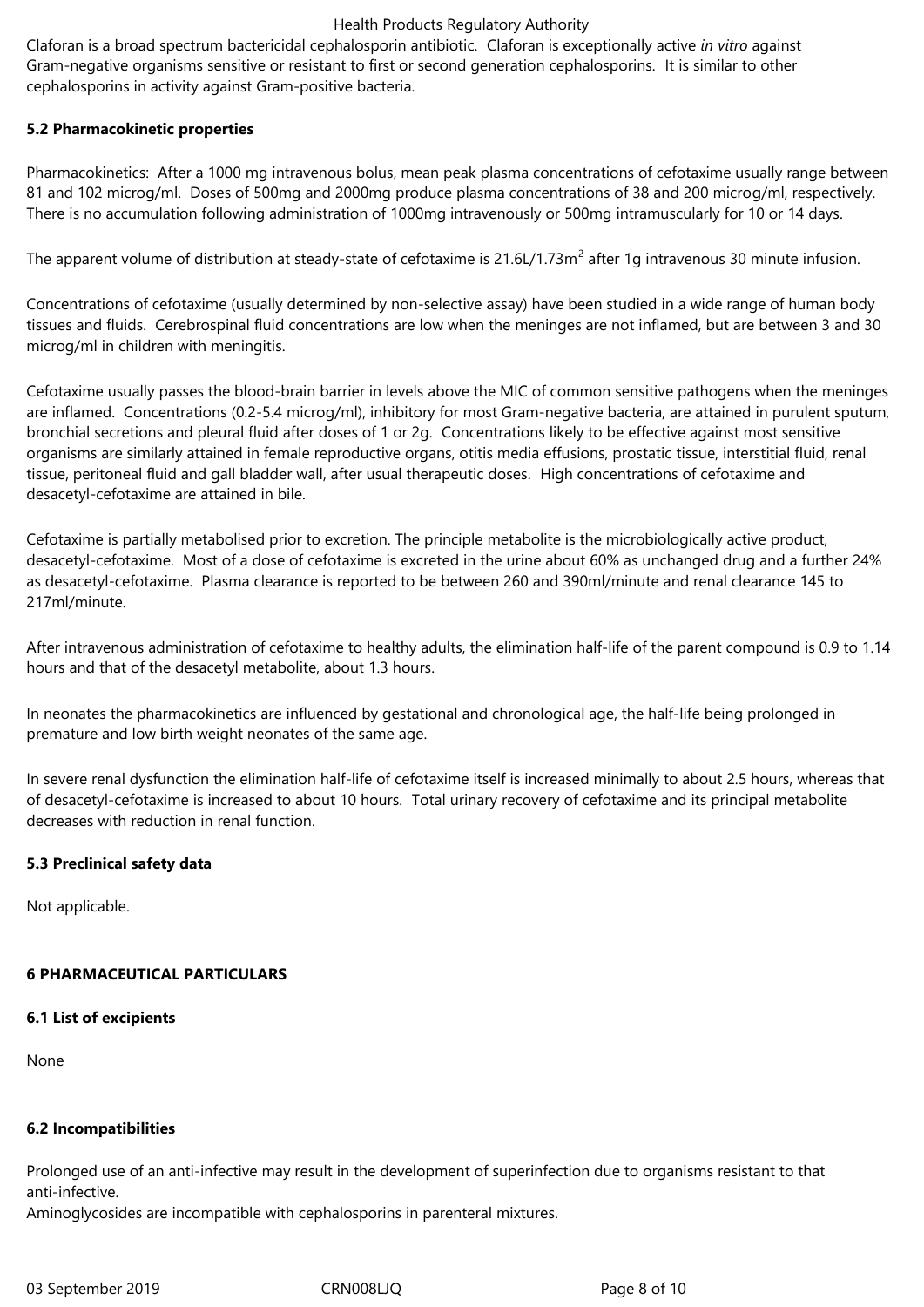#### **6.3 Shelf life**

Unopened: 2 years.

Reconstituted Solution: See Section 6.4 and 6.6.

## **6.4 Special precautions for storage**

Unopened: Do not store above 25°C. Keep the vial in the outer carton.

Injection: Use immediately after reconstitution.

Infusion: Some reconstituted or mixed solutions will retain satisfactory potency for up to 24 hours refrigerated (at 2-8<sup>0</sup>C) – see section 6.6 for further information.

After 24 hours any unused solution should be discarded.

From a microbiological point of view, the product should be used immediately. If not used immediately, in-use storage times and conditions prior to use are the responsibility of the user and would normally not be longer than 24 hours at 2 to  $8^{\circ}C$ , unless reconstitution/dilution has taken place in controlled and validated aseptic conditions.

## **6.5 Nature and contents of container**

Claforan is supplied in type III colourless glass vials, closed with a grey elastomer stopper sealed with either an aluminium cap fitted with a detachable flip top, or an infusion connector closure.

The bottles are boxed individually and in packs of 10, 25 or 50.

Not all pack sizes may be marketed.

# **6.6 Special precautions for disposal of a used medicinal product or waste materials derived from such medicinal product and other handling of the product**

For single use only. Discard any unused contents.

When dissolved in Water for Injections, a straw-coloured solution is formed which is suitable for intravenous or intramuscular injection.

Reconstituted Solution: Whilst it is preferable to use only freshly prepared solutions for both intravenous and intramuscular injection, Claforan is compatible with several commonly used intravenous infusion fluids and will retain satisfactory potency for up to 24 hours refrigerated (2-8 °C) in the following:

Water for Injections Sodium Chloride Injection 5% Dextrose Injection Dextrose and Sodium Chloride Injection Compound Sodium Lactate Injection (Ringer-lactate Injection)

Claforan is also compatible with 1% lignocaine, however freshly prepared solutions should be used.

Claforan is also compatible with metronidazole infusion (500 mg/100 ml) and both will maintain potency when refrigerated (2-8 °C) for up to 24 hours.

Some increase in colour of prepared solutions may occur on storage. However, provided the recommended storage conditions are observed, this does not indicate change in potency or safety.

## **7 MARKETING AUTHORISATION HOLDER**

03 September 2019 CRN008LJQ Page 9 of 10